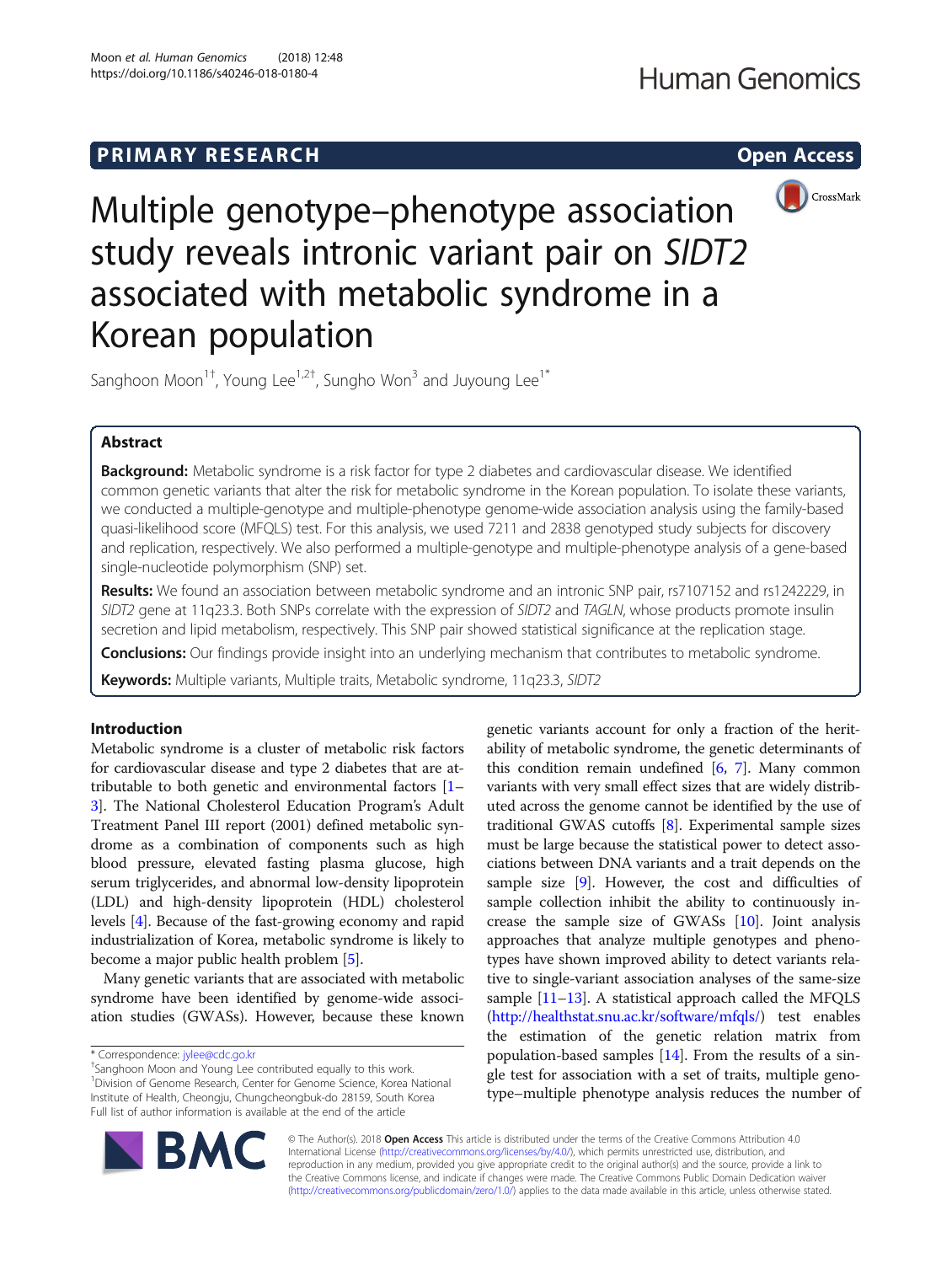tests and mitigates the multiple testing issues, resulting in increased statistical power [\[13,](#page-8-0) [14](#page-8-0)]. This approach identifies genetic variants that have pleiotropic effects for metabolic syndrome and other diseases.

We conducted a multiple single nucleotide polymorphism (SNP)–multiple trait analysis to identify genetic variants associated with metabolic syndrome by utilizing 10,049 samples from Korean subjects. After the multiplegenotype and multiple-phenotype analysis (multi-SNP– multi-trait analysis), 27 SNP pairs were associated with metabolic syndrome in the discovery stage and successfully replicated. Of those pairs, from the joint analysis of a single genotype and multiple phenotypes (single-SNP– multi-trait analysis), we found that three SNP pairs in the respective genes SIDT2, UBASH3B, and CUX2 were significant in the multi-SNP–multi-trait analysis but not significant in the single-SNP–multi-trait analysis. SIDT2 was not previously reported in the NHGRI-EBI GWAS Catalog [\(https://www.ebi.ac.uk/gwas/\)](https://www.ebi.ac.uk/gwas/) [[15\]](#page-8-0) and was significant in the gene-based SNP set and multi-trait analysis. The Genotype-Tissue Expression (GTEx) database shows rs7107152 and rs1242229 on SIDT2 correlates with SIDT2 and TAGLN expression ([https://www.gtexportal.org/](https://www.gtexportal.org/home/) [home/\)](https://www.gtexportal.org/home/) [\[16\]](#page-8-0). Our findings support the effectiveness of the multi-SNP–multi-trait analysis to identify new susceptible loci in complex diseases.

### Results

### Multi-SNP-multi-trait analysis

We conducted the multi-SNP–multi-trait genome-wide analysis of metabolic syndrome using 10,049 samples from Korean subjects. We considered six quantitative components of metabolic syndrome: systolic blood pressure (SBP), diastolic blood pressure (DBP), high-density lipoprotein (HDL), fasting plasma glucose (FPG), triglyceride, and waist circumference. Through the multi-SNP–multitrait genome-wide analysis, adjusted for age and sex, 27 SNP pairs satisfied a Bonferroni-adjusted P value threshold of  $P < 0.05$  ( $P = 1.45 \times 10^{-7}$ ) and were successfully replicated (Tables [1](#page-2-0) and [2\)](#page-3-0). All but four of the mapped genes (SIK3, SIDT2, UBASH3B, and CUX2) had been previously reported to be associated with metabolic syndrome, as indicated by a keyword search of "metabolic syndrome" in the GWAS catalog (Tables [1](#page-2-0) and [2](#page-3-0)).

### Single SNP set-multi-trait analysis

The relation of the individual SNPs, including those on SIK3, SIDT2, UBASH3B, and CUX2, to metabolic syndrome was further examined by single-SNP–multi-trait analysis, adjusted for age and sex. Intronic SNPs on SIK3 showed genome-wide significance in single-SNP–multitrait analysis (Table [1\)](#page-2-0), but SNPs on SIDT2, UBASH3B, and CUX2 not identified by this approach (Table [2\)](#page-3-0).

### Gene-based SNP set-multi-trait analysis

We conducted gene-based SNP set–multi-trait analysis on 14,475 SNP sets. The mean and median numbers of SNPs in a set were 6.895 and 3, respectively (Additional file [1](#page-7-0): Table S1). Table [3](#page-3-0) shows the gene-based test results. Three genes reached a Bonferroni-adjusted P value threshold ( $P$  < 3.45 × 10<sup>-6</sup>). All three genes satisfied statistical significance in the meta-analysis. The number of SNPs in three genes ranges from 3 to 14. SNP sets in two genes (PAFAH1B2 and SIDT2) showed significant  $P$  values of  $\lt$  $3.45 \times 10^{-6}$  in the gene-based test and reached a nominal  $P$  value threshold of < 0.05 in the replication stage. Although the results of tests in which 14 SNPs were utilized in CUX2 were significant in the discovery stage, there was only a suggested  $P$  value of 0.06 in the replication analysis (Table [3](#page-3-0)). Table [3](#page-3-0) also shows the SNPs used in each SNP set.

### Expression QTL pattern of identified SNP pair

To examine the correlation between two SNPs (rs7107152 and rs1242229) on the SIDT2 gene and gene expression, we utilized three online resources: the Genotype-Tissue Expression (GTEx) project ([https://www.gtexportal.org/](https://www.gtexportal.org/home/) [home/\)](https://www.gtexportal.org/home/) [\[16\]](#page-8-0), the NESDA NTR Conditional Expression Quantitative Trait Loci (eQTL) catalog ([https://eqtl.onder](https://eqtl.onderzoek.io) [zoek.io/](https://eqtl.onderzoek.io)), and RegulomeDB [\(http://www.regulomedb.org/](http://www.regulomedb.org)) [[17](#page-8-0)]. All three databases showed that the two SNPs correlated with SIDT2 and TAGLN expressions. The GTEx project showed that for rs7107152, the statistical significance of SIDT2 and TAGLN expression in whole blood was  $P = 3.89 \times 10^{-14}$  and  $P = 3.59 \times 10^{-47}$ , respectively (Additional file [1:](#page-7-0) Figure S1A), and for rs1242229, the *P* values were  $3.64 \times 10^{-13}$  and  $4.78 \times 10^{-12}$ , respectively (Additional file [1:](#page-7-0) Figure S1B) [\[16\]](#page-8-0). Additional file [1](#page-7-0): Figure S1C–F show gene expression patterns by genotype for the two SNPs. The eQTL catalog showed similar gene expression patterns for the two SNPs (Additional file [1](#page-7-0): Figure S2). The SNP rs1242229 was mainly expressed in SIDT2 and TAGLN, whereas the SNP rs7107152 showed gene expression patterns not only in SIDT2 and TAGLN but also in PCSK7 and PAFAH1B2 (Additional file [1:](#page-7-0) Figure S2). Additional file [1](#page-7-0): Figure S3 shows the gene expression pattern for rs1242229 in RegulomeDB [[17](#page-8-0)].

### Correlation test with previously reported SNPs

To calculate the correlation of the identified SNPs (rs7107152 and rs1242229) in the current study and nearby SNPs reported in the GWAS catalog (intronic variant rs530885291, associated with HDL cholesterol level, and intergenic variant rs508487, associated with triglyceride level), we conducted a pairwise linkage disequilibrium (LD) analysis utilizing the SNP Annotation and Proxy Search (SNAP) server [\(https://www.broadinstitute.org/](https://www.broadinstitute.org/snap/snap) [snap/snap](https://www.broadinstitute.org/snap/snap)) [\[18\]](#page-8-0). The pairwise LD analysis showed that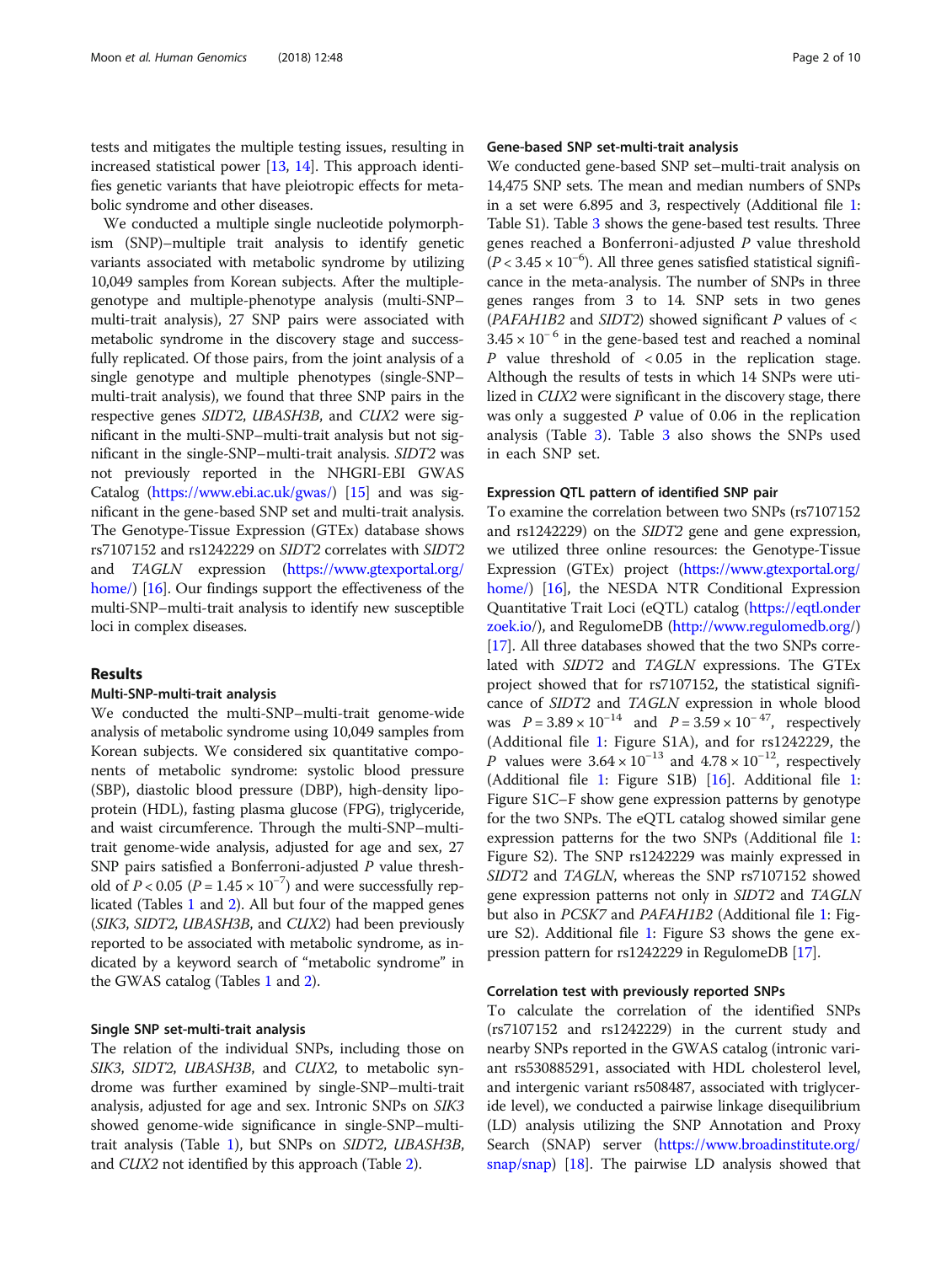<span id="page-2-0"></span>

| Table 1 Twenty-four SNP pairs that were significant in     |                    |                                               | both single- and multi-SNP-multi-trait analyses |                                                |                      |            |                                                                                                         |              |
|------------------------------------------------------------|--------------------|-----------------------------------------------|-------------------------------------------------|------------------------------------------------|----------------------|------------|---------------------------------------------------------------------------------------------------------|--------------|
| SNP pair                                                   | Gene               | Publication of mapped<br>gene in GWAS catalog |                                                 | P value from a single SNP-multi trait analysis |                      |            | (A Bonferroni-adjusted P value = $1.45 \times 10^{-7}$ )<br>P value from multi SNP-multi trait analysis |              |
|                                                            |                    |                                               | Discovery                                       | Replication                                    | Meta P value         | Discovery  | Replication                                                                                             | Meta P value |
| rs2293571, rs780094                                        | GCKR               | 9, 20, 36]<br>$\frac{1}{6}$                   | 2.39E-03, 2.55E-12                              | 9.46E-02, 1.85E-06                             | 2.12E-03, 1.93E-16   | 4.98E-14   | 6.21E-05                                                                                                | 1.28E-16     |
| rs780094, rs780092                                         | GCKR               | 9, 20, 36]<br><u>ای</u>                       | 2.55E-12, 2.08E-11                              | 1.85E-06, 1.36E-02                             | 1.93E-16, 8.46E-12   | 2.02E-14   | 5.62E-05                                                                                                | 4.80E-17     |
| rs780092, rs8179252                                        | GCKR               | 9, 20, 36]<br>$\frac{1}{6}$                   | 2.08E-11, 1.93E-03                              | 1.36E-02, 1.26E-02                             | 8.46E-12, 2.83E-04   | $1.02E-13$ | 4.17E-05                                                                                                | 1.74E-16     |
| rs263, rs271                                               | LPL                | 9, 37]<br>$\frac{1}{6}$                       | 2.09E-10, 6.96E-11                              | 1.40E-05, 1.57E-05                             | $1.01E-13, 3.87E-14$ | 2.30E-09   | 2.43E-05                                                                                                | 1.76E-12     |
| rs12545984, rs10503669                                     | PL-SLC18A1         | 9, 37]<br>$\overline{6}$                      | 2.43E-01, 1.74E-15                              | 2.24E-01, 9.06E-11                             | 2.13E-01, 9.16E-24   | $1.81E-14$ | $9.20E - 10$                                                                                            | 8.90E-22     |
| rs10503669, rs17410962                                     | LPL-SLC18A1        | 9, 37]<br>$\overline{6}$                      | 1.74E-15, 1.85E-16                              | 9.06E-11, 4.76E-11                             | 9.16E-24, 5.37E-25   | 3.35E-14   | 5.28E-09                                                                                                | 9.04E-21     |
| rs17489282, rs4922117                                      | $PL-SLC18A1$       | 9, 37]<br>$\overline{6}$                      | 4.80E-12, 1.09E-12                              | 2.82E-07, 1.82E-07                             | 5.70E-17, 8.74E-18   | 3.35E-11   | 6.59E-06                                                                                                | 8.18E-15     |
| rs765547, rs11986942                                       | PL-SLC18A1         | 9, 37]<br>$\frac{1}{2}$                       | 7.30E-13, 1.54E-12                              | 3.55E-07, 1.46E-07                             | 1.13E-17, 9.88E-18   | 1.79E-11   | 2.43E-07                                                                                                | 1.78E-16     |
| rs11986942, rs1837842                                      | LPL-SLC18A1        | 9, 37]<br>$\overline{6}$                      | 54E-12, 2.16E-12                                | 1.46E-07, 3.57E-07                             | 9.88E-18, 3.29E-17   | $1.21E-10$ | $1.24E - 06$                                                                                            | 5.62E-15     |
| rs1837842, rs1919484                                       | $PL-SLC18A1$       | 9, 37]<br>$\overline{6}$                      | 2.16E-12, 1.57E-12                              | 3.57E-07, 4.14E-07                             | 3.29E-17, 2.79E-17   | 4.43E-10   | 3.19E-05                                                                                                | 4.65E-13     |
| rs1919484, rs7461115                                       | $PL-SLC18A1$       | 9, 37<br>$\overline{6}$ 1                     | 57E-12, 1.77E-12                                | 4.14E-07, 2.61E-07                             | 2.79E-17, 2.00E-17   | 8.62E-11   | .68E-05                                                                                                 | 5.09E-14     |
| rs7013777, rs4442164                                       | LPL-SLC18A1        | 9, 37<br>$\overline{6}$                       | 7.61E-13, 1.08E-01                              | 2.12E-07, 3.63E-01                             | 7.14E-18, 1.66E-01   | 1.40E-16   | 1.09E-07                                                                                                | 8.17E-22     |
| rs4442164, rs4244457                                       | PL-SLC18A1         | 9, 37<br>$\overline{6}$ , 1                   | $1.08E-01, 3.42E-14$                            | 3.63E-01, 4.04E-06                             | 1.66E-01, 6.14E-18   | 1.39E-15   | .50E-05                                                                                                 | 9.66E-19     |
| rs4244457, rs4449813                                       | $PL-SLC18A1$       | 9,37]<br>$\frac{1}{6}$                        | 3.42E-14, 3.20E-01                              | 4.04E-06, 2.28E-01                             | $6.14E-18, 2.64E-01$ | 3.54E-14   | .69E-05                                                                                                 | 2.57E-17     |
| rs12686004, rs3905000                                      | ABCA1              | $\overline{\mathcal{Q}}$                      | 1.25E-09, 6.74E-02                              | 1.13E-02, 7.66E-01                             | 3.67E-10, 2.05E-01   | 3.08E-10   | 4.22E-02                                                                                                | 3.39E-10     |
| rs481843, rs486394                                         | LOC101929011       | [38]                                          | 2.40E-06, 4.03E-08                              | 6.85E-03, 1.79E-03                             | 3.11E-07, 1.76E-09   | 3.33E-08   | 1.85E-02                                                                                                | 1.37E-08     |
| rs180344, rs11216126                                       | LOC101929011-BUD13 | 38<br>$\overline{[19]}$                       | 9.22E-02, 3.70E-20                              | 9.04E-01, 3.25E-08                             | 2.90E-01, 7.57E-26   | 5.54E-20   | 5.66E-07                                                                                                | 87E-24       |
| rs6589566, rs603446                                        | ZPR <sub>1</sub>   | $\overline{6}$                                | 8.27E-26, 9.02E-14                              | 2.69E-12, 1.15E-05                             | 1.90E-35, 4.40E-17   | 1.03E-28   | 3.51E-12                                                                                                | 3.32E-38     |
| rs11600380, rs6589567                                      | APOAS-APOA4        | [38]                                          | 8.27E-06, 1.14E-06                              | 2.95E-02, 1.82E-05                             | 3.96E-06, 5.31E-10   | 6.60E-09   | 2.32E-05                                                                                                | 4.67E-12     |
| rs12279433, rs11827828                                     | SIK3               |                                               | 2.29E-07, 3.35E-05                              | 2.85E-05, 6.27E-01                             | 1.75E-10, 2.47E-04   | 1.35E-09   | 6.84E-04                                                                                                | 2.65E-11     |
| rs11827828, rs2044426                                      | SIK3               |                                               | 3.35E-05, 2.23E-07                              | 6.27E-01, 9.96E-06                             | 2.47E-04, 6.18E-11   | 1.30E-09   | 2.84E-04                                                                                                | 1.09E-11     |
| rs10892044, rs11216186                                     | SIK3               |                                               | 7.85E-05, 1.14E-06                              | 6.58E-01, 5.91 E-05                            | 5.62E-04, 1.65E-09   | 1.64E-08   | 1.40E-03                                                                                                | 5.85E-10     |
| rs2074356, rs11066194                                      | <b>HECTD4</b>      | $[21]$                                        | 8.85E-24, 4.83E-02                              | 9.27E-07, 4.76E-01                             | 5.58E-28, 1.10E-01   | 1.19E-20   | 2.49E-05                                                                                                | 1.70E-23     |
| rs11631342, rs6494005                                      | UPC                | 9<br>$\frac{1}{2}$                            | 6.22E-08, 1.41E-10                              | 3.16E-01, 1.51E-02                             | 3.68E-07, 5.93E-11   | $1.63E-14$ | $1.24E - 02$                                                                                            | 7.51E-15     |
| SNPs that are listed in GWAS catalog are shown in boldface |                    |                                               |                                                 |                                                |                      |            |                                                                                                         |              |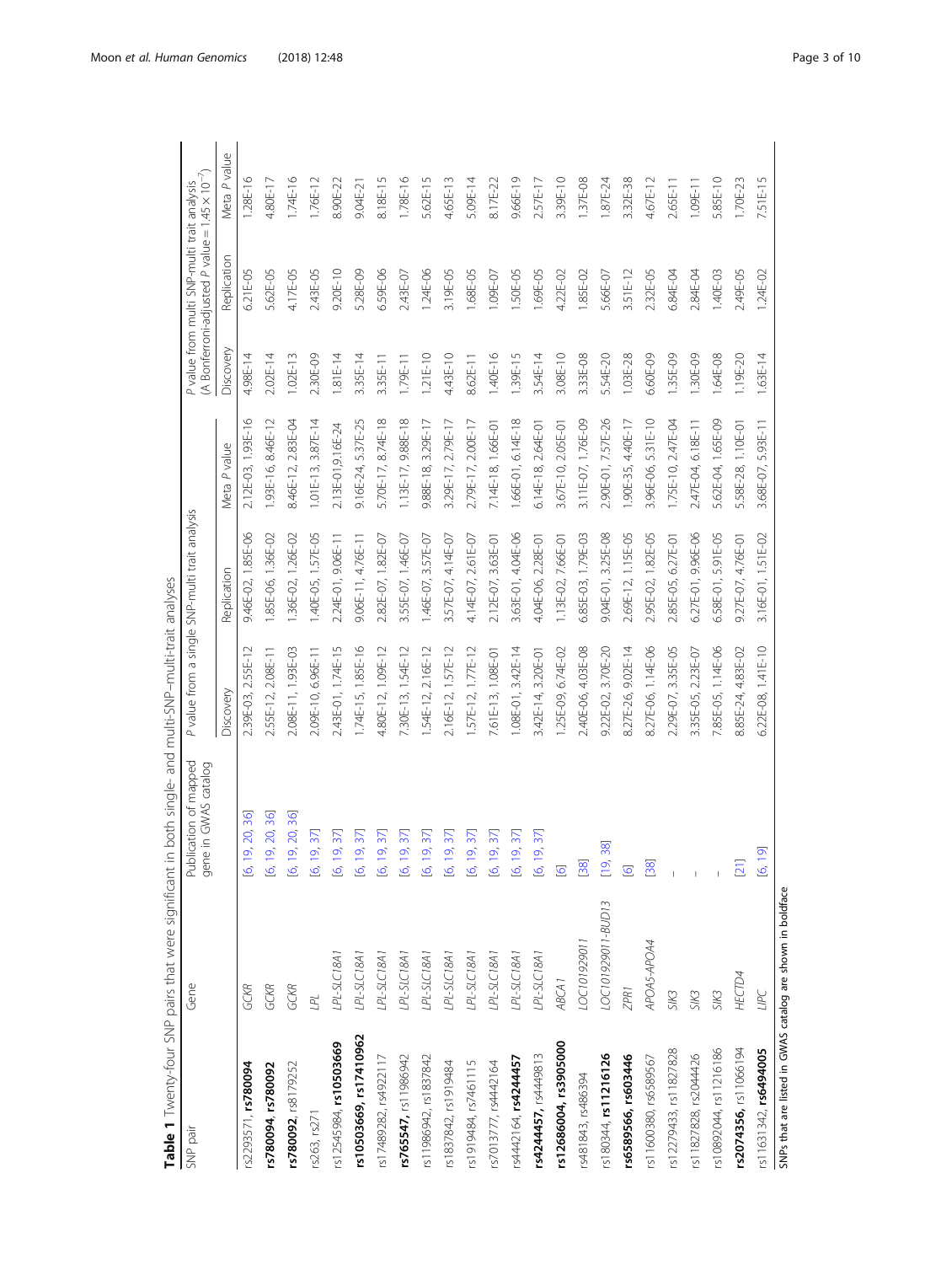<span id="page-3-0"></span>Table 2 Three SNP pairs that were significant only in the multi-SNP-multi-trait analysis

| SNP pair   | <b>CHR</b>               | Position<br>(hq19) | Gene              | Annotation | Single-multi P value |             | Multi-multi P value<br>(A Bonferroni-adjusted $P$ value of discovery<br>stage = $1.45 \times 10^{-7}$ |           |             |              |
|------------|--------------------------|--------------------|-------------------|------------|----------------------|-------------|-------------------------------------------------------------------------------------------------------|-----------|-------------|--------------|
|            |                          |                    |                   |            | Discovery            | Replication | Meta P value                                                                                          | Discovery | Replication | Meta P value |
| rs7107152  |                          | 117,056,080        | SIDT <sub>2</sub> | Intronic   | 2.59E-01             | 8.43E-01    | 5.51E-01                                                                                              | .40E-08   | 2.32E-03    | 8.17E-10     |
| rs1242229  | $\overline{1}$           | 117,062,370        | SIDT <sub>2</sub> | Intronic   | 5.39E-03             | 7.68E-02    | 3.64E-03                                                                                              |           |             |              |
| rs10892876 |                          | 122,540,281        | UBASH3B           | Intronic   | 2.93E-01             | 1.27F-01    | 1.60F-01                                                                                              | 3.34F-12  | 3.82F-03    | $4.21F - 13$ |
| rs12290043 | $\overline{1}$           | 122,540,528        | UBASH3B           | Intronic   | 1.62E-01             | 1.46E-01    | 1.12E-01                                                                                              |           |             |              |
| rs886126   | 12 <sup>12</sup>         | 111,679,214        | CUX2              | Intronic   | 3.51E-01             | .79E-01     | 2.37E-01                                                                                              | 5.09F-13  | 3.35F-03    | 5.97F-14     |
| rs2078851  | $\overline{\phantom{a}}$ | 111.690.579        | CUX2              | Intronic   | 7.31F-05             | 6.63E-02    | 6.42E-05                                                                                              |           |             |              |

Single-multi P value P value from a single-SNP-multi-trait association analysis, multi-multi P value P value from a multi-SNP-multi-trait association analysis, CHR chromosome, Meta P value P value from meta-analysis

rs1242229 had a squared correlation of  $r^2 = 0.167$  with rs508487 (Fig. [1\)](#page-4-0). The correlation score between rs7107152 and rs530885291, however, was lower than the cutoff score.

## SNP pair-single trait analysis

A radar chart shows the results of the rs7107152 and rs1242229 SNP metabolic syndrome-component trait association pair analysis (Additional file [1:](#page-7-0) Figure S4). The SNP pair correlated with HDL  $(P = 5.87 \times 10^{-5})$  and

triglycerides ( $P = 1.67 \times 10^{-9}$ ). Moreover, it showed a suggestive association with diastolic blood pressure  $(P = 0.07)$ . But it did not correlate with waist circumference  $(P = 0.75)$ , fasting plasma glucose  $(P = 0.55)$ , systolic blood pressure  $(P = 0.29)$ .

## **Discussion**

Utilizing the MFQLS test, we found 27 SNP pairs associated with metabolic syndrome based on multi-SNP– multiple continuous phenotypes. Our keyword search

Table 3 Results from a gene-based SNP set and multi-trait analysis

| Gene              | The number<br>of SNP | Chromosome | Position<br>(hq19) | Maximum $r^2$ | $P$ value<br>(a Bonferroni-adjusted P value of discovery stage $P = 3.45 \times 10^{-6}$ ) |             |              |  |
|-------------------|----------------------|------------|--------------------|---------------|--------------------------------------------------------------------------------------------|-------------|--------------|--|
|                   |                      |            |                    |               | Discovery                                                                                  | Replication | Meta P value |  |
| PAFAH1B2          | rs12420127           | 11         | 117,035,319        | 0.466         | 4.00E-07                                                                                   | 3.99E-03    | 3.39E-08     |  |
|                   | rs10790175           |            | 117,034,729        |               |                                                                                            |             |              |  |
|                   | rs10892082           |            | 117,039,325        |               |                                                                                            |             |              |  |
| SIDT <sub>2</sub> | rs2269399            | 11         | 117,066,353        | 0.456         | 2.31E-07                                                                                   | 3.83E-03    | 1.93E-08     |  |
|                   | rs1242229            |            | 117,062,370        |               |                                                                                            |             |              |  |
|                   | rs1784042            |            | 117,065,476        |               |                                                                                            |             |              |  |
|                   | rs7107152            |            | 117,056,080        |               |                                                                                            |             |              |  |
| CUX2              | rs7952972            | 12         | 111,646,519        | 0.561         | 3.28E-10                                                                                   | 6.34E-02    | 5.32E-10     |  |
|                   | rs886126             |            | 111,679,214        |               |                                                                                            |             |              |  |
|                   | rs7300082            |            | 111,737,115        |               |                                                                                            |             |              |  |
|                   | rs4766553            |            | 111,634,281        |               |                                                                                            |             |              |  |
|                   | rs1265566            |            | 111,716,376        |               |                                                                                            |             |              |  |
|                   | rs9783423            |            | 111,639,456        |               |                                                                                            |             |              |  |
|                   | rs7398833            |            | 111,786,892        |               |                                                                                            |             |              |  |
|                   | rs16941414           |            | 111,779,792        |               |                                                                                            |             |              |  |
|                   | rs6489979            |            | 111,614,736        |               |                                                                                            |             |              |  |
|                   | rs16941284           |            | 111,610,723        |               |                                                                                            |             |              |  |
|                   | rs16941319           |            | 111,646,853        |               |                                                                                            |             |              |  |
|                   | rs11065851           |            | 111,723,739        |               |                                                                                            |             |              |  |
|                   | rs756825             |            | 111,598,202        |               |                                                                                            |             |              |  |
|                   | rs7300860            |            | 111,754,597        |               |                                                                                            |             |              |  |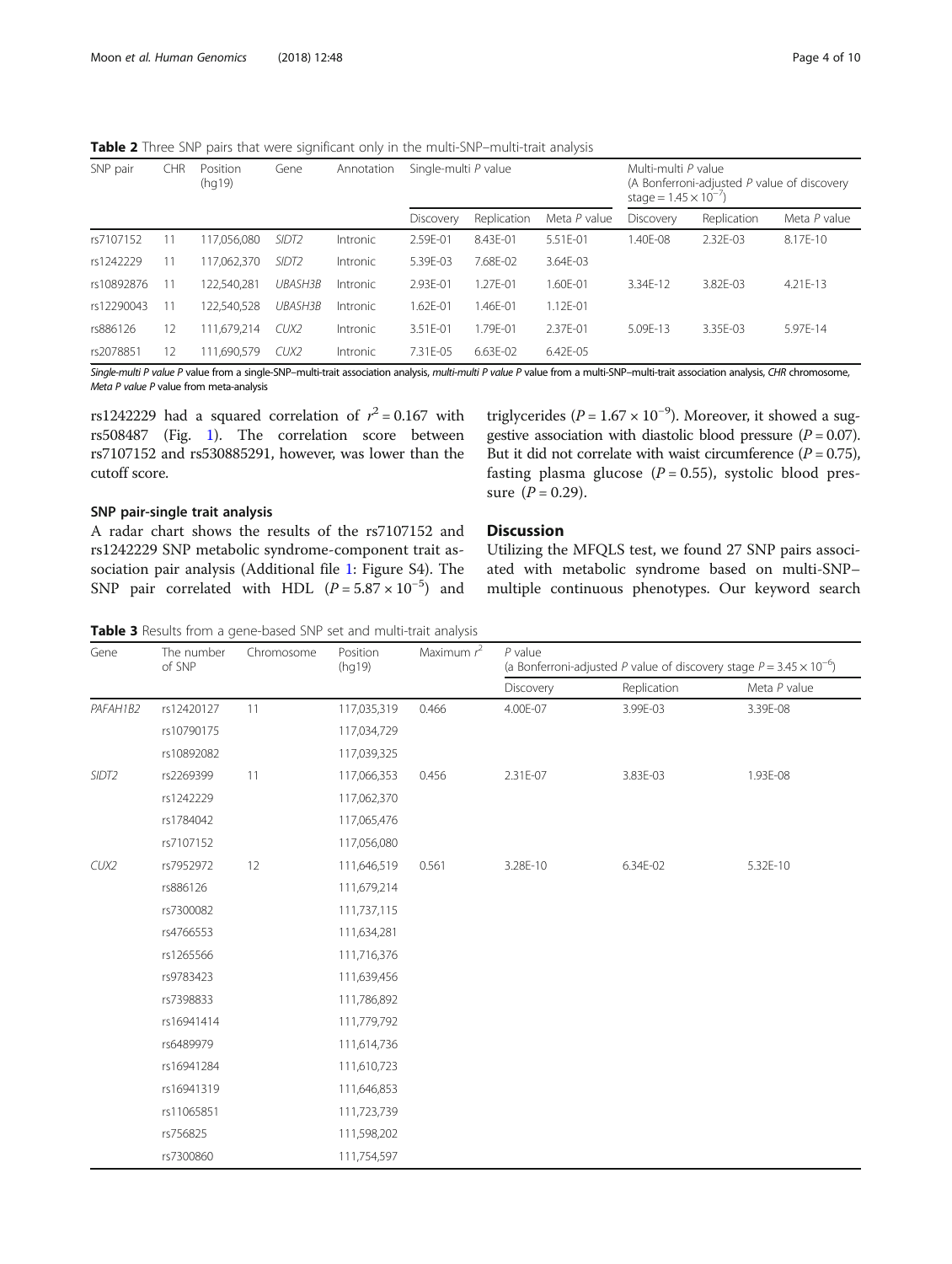<span id="page-4-0"></span>

for the term "metabolic syndrome" found single-variant association results in the GWAS catalog. The association of metabolic syndrome or metabolic syndrome-component traits with 21 SNP pairs was found in the GWAS catalog [[15](#page-8-0)], whereas the association of 6 SNP pairs on the genes SIK3, SIDT2, UBASH3B, and CUX2 was not found (Table [1\)](#page-2-0). Not only lipid loci but also insulin-associated loci associated with metabolic syndrome. However, most of the variants identified were present in known lipid loci. In contrast, a relatively small number of variants were in other metabolic syndrome-component traits. For example, genetic variants such as rs780092 and rs780094 mapped on the GCKR gene were susceptible variants relative to total cholesterol, fasting glucose level, and lipid metabolism phenotypes [[6](#page-8-0), [19](#page-8-0), [20\]](#page-8-0). An SNP from the pairs identified here, rs2074356, which mapped on the HECTD4 gene, was previously associated with the glycemic trait [[21](#page-8-0)]. Six of the SNP pairs identified have shown an association with the lipid trait–associated LD region spanning BUD13-ZNF259, APOA5-A4-C3-A1, and SIK3 [[6,](#page-8-0) [13](#page-8-0), [19](#page-8-0), [22](#page-8-0)]. Povel et al. [\[22\]](#page-8-0) reported a systematic review of genetic variants and metabolic syndrome. They suggested that although disturbances in metabolic syndrome-component traits have been proposed to activate metabolic syndrome, most SNPs associated with metabolic syndrome are in genes involved in lipid metabolism [\[23](#page-8-0)]. Moreover, Kristiansson et al. [[6\]](#page-8-0) showed that genes from the lipid metabolism pathway are factors in metabolic syndrome. However, these investigators found little evidence associated with other metabolic syndrome-component traits such as hypertension and glucose intolerance [\[6\]](#page-8-0). Our results were consistent with previous studies.

Through the single-SNP–multi-trait analysis, we identified four SNP pairs that were associated with metabolic syndrome but were not in the GWAS catalog. Intronic SNPs on the SIK3 gene showed genome-wide significance in the single-SNP–multi-trait analysis (Table [1](#page-2-0)). SNPs on the UBASH3B and CUX2 genes could not be identified by single-SNP–multi-trait analysis (Table [2](#page-3-0)), whereas the association of UBASH3B and CUX2 with metabolic syndrome-component traits was reported in the GWAS catalog. For example, two variants, rs7128198 on the 5′-untranslated region and rs7941030 upstream of UBASH3B, were associated with total cholesterol and HDL level, respectively [\[24,](#page-8-0) [25](#page-8-0)]. The intergenic variant rs12229654 between MYL2 and CUX2 showed a pleiotropic effect associated with metabolic syndrome, HDL, and glycemic traits [[21](#page-8-0), [26\]](#page-8-0). An association between cardiovascular disease and rs886126, which also identified in our study, was previously reported [\[27\]](#page-8-0).

Utilizing multi-SNP–multi-trait analysis, we found an association between the SIDT2 gene and metabolic syndrome or metabolic syndrome-component traits based on an association between metabolic syndrome and rs7107152 and rs1242229. The SNP rs7107152 is within the DNase cluster in the region of transcription factors such as ESR1 and FOXA1 (Fig. 1). The SNPs rs530885291 and rs508487 showed in the GWAS catalog as proximal to rs7107152 and rs1242229, respectively [\[15\]](#page-8-0). However, the pairwise LD score between rs1242229 and rs508487 was low ( $r^2$  = 0.167), indicating little correlation between these two SNPs.

We performed another multi-SNP–multi-trait analysis based on the SNP set test (gene-based test). SNP sets on the PAFAH1B2, SIDT2, and CUX2 genes showed significant P values in the gene-based test (a Bonferroni-adjusted *P* value threshold is  $P = 3.45 \times 10^{-6}$ ). *PAFAH1B2* and *SIDT2* reached a replication P value of  $< 0.05$ . The SNP set on *CUX2* suggested a *P* value of 0.06 in the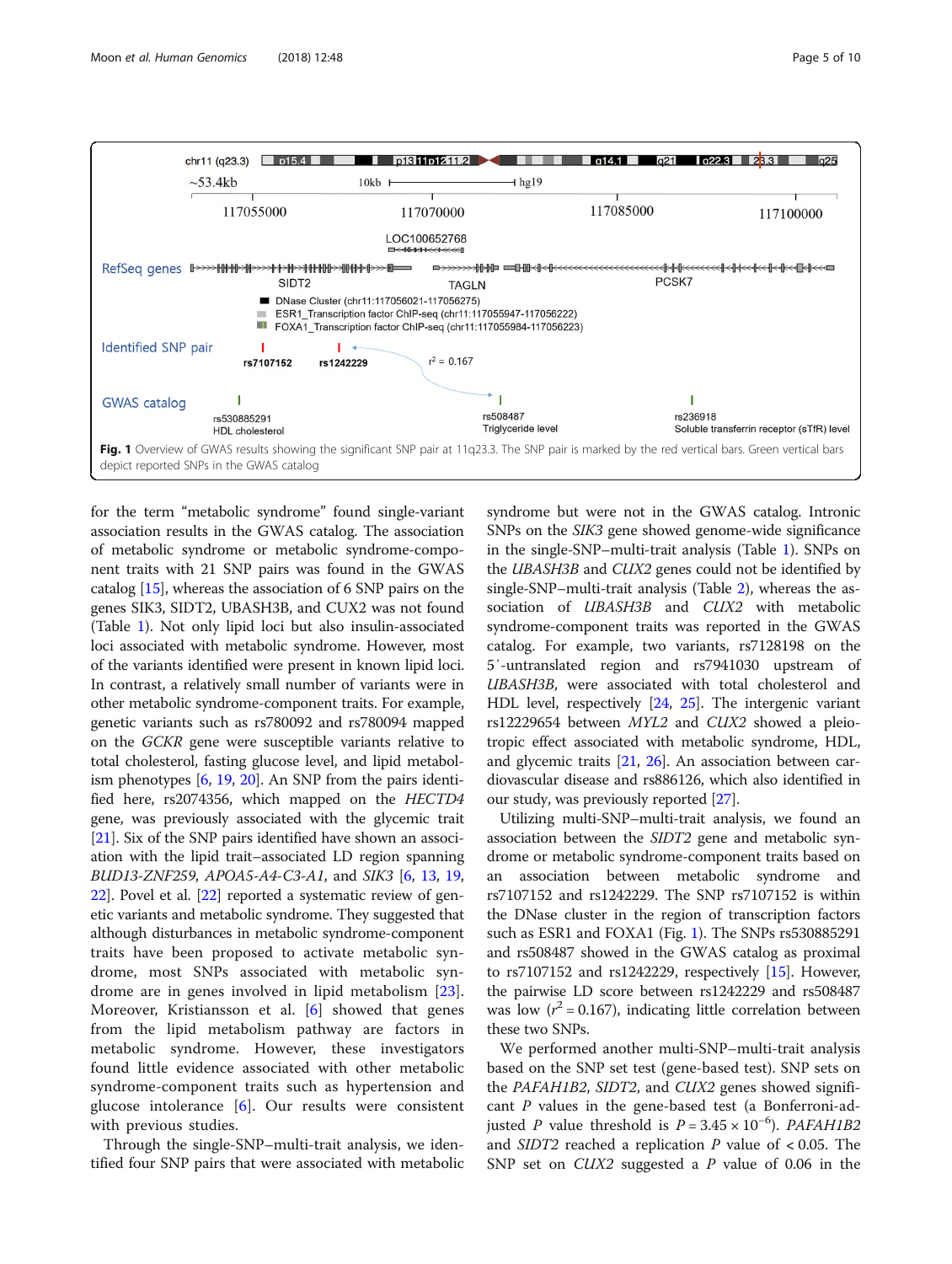replication stage (Table [3](#page-3-0)); a larger sample size might have resulted in a significant  $P$  value. The SNP set rs7107152 and rs1242229 on SIDT2 was also significant, supporting the association of SIDT2 with metabolic syndrome.

We found evidence from the three online databases that rs7107152 and rs1242229, which are in an intron of SIDT2, correlated with the expression of SIDT2 and TAGLN (Additional file [1](#page-7-0): Figure S1). Two recent eQTL studies provide further evidence that these two SNPs alter gene expression that is relevant to metabolic syndrome-component traits [\[28,](#page-8-0) [29](#page-8-0)]. From the eQTL analysis between SNP and whole-blood gene expression in 5,257 Framingham Heart Study participants, rs1242229 was reported as a proxy SNP for altered SIDT2 and TAGLN expression in triglyceride [[28](#page-8-0)]. Huan et al. [[29](#page-8-0)] investigated cis and trans eQTL by utilization of the human whole-blood transcriptome data from Framingham Heart Study pedigrees. The SNP rs7107152 also altered SIDT2 expression in triglyceride [\[8\]](#page-8-0). The radar chart shows that these variants increase HDL and triglyceride levels among metabolic syndrome-component traits, supporting the hypothesis that genes are a key factor in the link between lipid metabolism and metabolic syndrome (Additional file [1](#page-7-0): Figure S4) [\[6](#page-8-0), [22](#page-8-0)]. We conferred that lipid traits such as HDL and TG have the greatest impact on metabolic syndrome, but weak associations such as DBP may also have an impact. However, due to the limitations of current research, the potential weak association must interpret carefully. The eQTL SNPs correlated with SIDT2 and TAGLN expression enriched in the 100-kb region (117000–117,100 kb) around SIDT2 and TAGLN (Additional file [1](#page-7-0): Figure S5).

SID1 transmembrane family member 2 (SIDT2) is a lysosomal integral membrane protein that promotes insu-lin secretion [\[30\]](#page-8-0). Recently, Gao et al. [[31](#page-8-0)] described its activity in insulin secretion.  $Sidt2^{-/-}$  mice exhibit weight loss and increased fasting glucose levels and impaired glucose tolerance. These investigators identified mouse SIDT2 function in lipid metabolism. SIDT2-deficient mice have increased serum triglyceride [[32](#page-8-0)]. TAGLN (Transgelin, sm22α) is an actin-binding protein expressed in smooth muscle cells [[33](#page-8-0)]. Yang et al. [[34](#page-8-0)] revealed that the most enriched pathways caused by SM22α knockout in mice were lipid metabolism, inflammation, and hematopoiesis. We hypothesize that the SNP pair associated with metabolic syndrome activate expression of the genes SIDT2 and TAGLN. A difference in gene expression might inhibit insulin secretion, lipid metabolism, and adipogenesis, resulting in metabolic syndrome (Additional file [1:](#page-7-0) Figure S6). Although evidence supports the association between the identified SNPs and metabolic syndrome, functional investigations of the SNPs are needed. However, functional investigation using identified 27 SNP pairs in non-coding regions is limited. Given additional information such as imputed SNPs, a metabolic syndrome-associated genetic variant in coding regions may be detected by the statistical test used in the present study.

## **Conclusions**

Our results show that a multi-SNP–multi-trait analysis is an efficient approach for finding variants that have not previously been isolated from single-variant–multi-trait analysis. The advantage of this approach is an increase in statistical power that results from considering the combined effects of two variants. Because P values of identified variants such as rs7107152 and rs1242229 did not reach statistical significance, these variants cannot be identified by single-variant analysis of the same sample size. Although previously identified variants are in lipid loci, these variants and their mapped genes are not reported in metabolic syndrome. Our findings provide insight into the genetic variant contribution to metabolic syndrome.

### **Methods**

### Study design and participants

To identify susceptible variant sets associated with metabolic syndrome, we conducted a multi-SNP–multi-trait analysis through the two stages: discovery and replication analysis (Fig. [2\)](#page-6-0). For the discovery stage, we used genome data from the Ansan/Ansung cohort in the Korean Genome Epidemiology Study, which is known as the Korea Association REsource (KARE) project [[35](#page-8-0)]. In the subsequent replication stage, we used the Health Examinees (HEXA) study cohort, data from which were also used in the GWASs [[26](#page-8-0), [27\]](#page-8-0). All participants were between 40 and 69 years of age. Informed consent was obtained from all participants. This study was approved by the ethical committee of the Korea Centers for Disease Control and Prevention Institutional Review Board. Detailed demographic information of participants is shown in Table [4](#page-6-0).

### Quality control in GWAS

The KARE data consisted of 10,004 samples genotyped with Affymetrix Genome-Wide Human SNP array 5.0 [[26,](#page-8-0) [35](#page-8-0)]. We selected 8,842 individuals genotyped with 352,228 SNPs from the quality control process. The quality control criteria and process have been described [[21,](#page-8-0) [26](#page-8-0), [35\]](#page-8-0). We used 351,983 SNPs for the multi-SNP– multi-trait analysis after exclusion of 245 SNPs with ambiguous chromosome numbers and positions. We selected 7,211 of 8,842 participants who did not take lipid-lowering or anti-diabetes medication. For the replication analysis, we selected 2,838 of 3,701 participants from the HEXA study after those taking medication were excluded.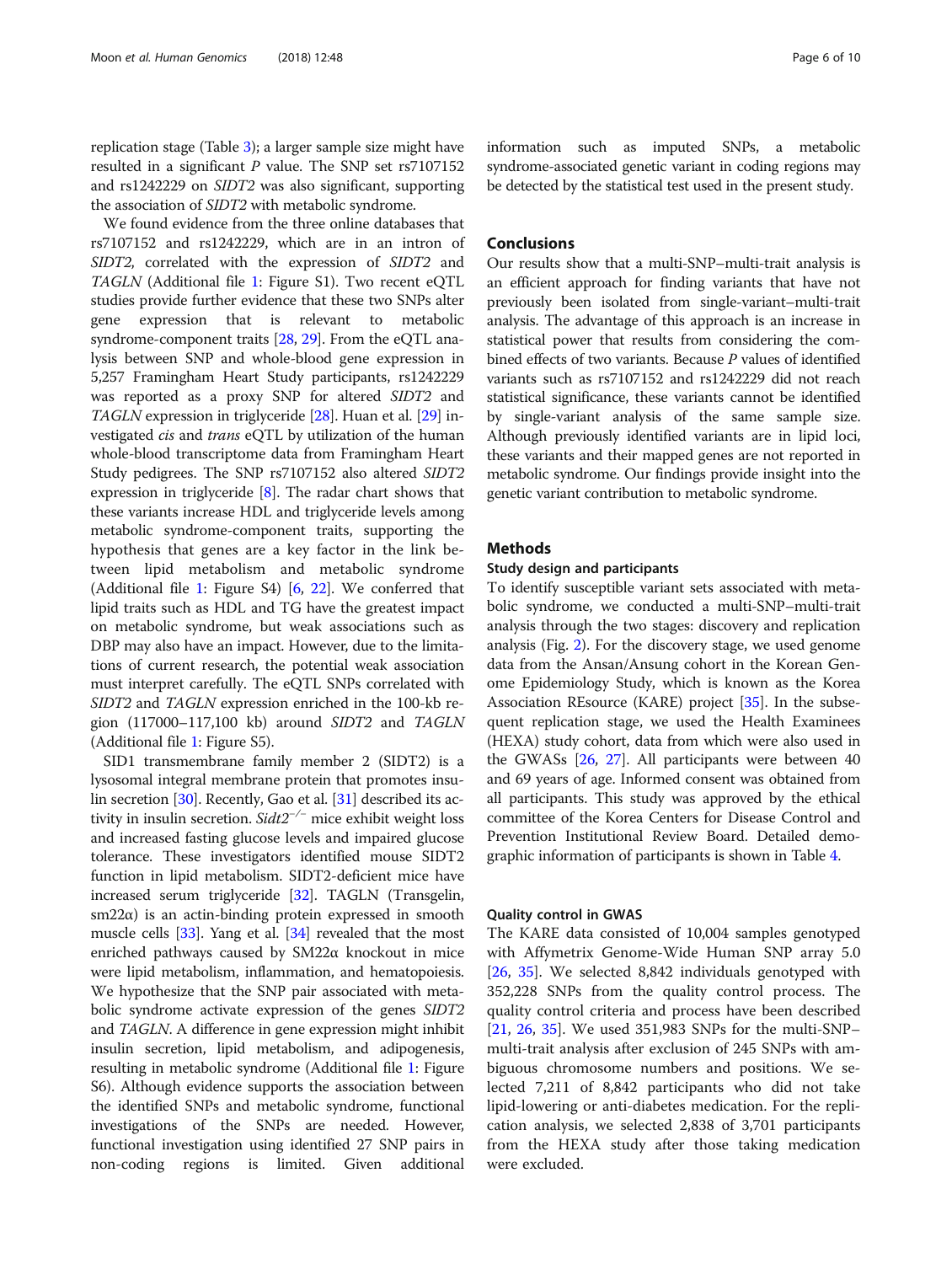

<span id="page-6-0"></span>

## Phenotyping

We considered six quantitative traits as components of metabolic syndrome. We used the National Cholesterol Education Program Expert Panel on Detection, Evaluation, and Treatment of High Blood Cholesterol in Adults (Adult Treatment Panel III) final report guideline as metabolic syndrome definition [\[4\]](#page-8-0). For waist circumference, we used modified Asian guidelines, which reduce the limit from > 102 cm to > 90 cm for men and from > 88 cm to > 80 cm for women. Thus, a participant was considered to have

metabolic syndrome if he or she had three of the five following features: (1) triglyceride > 150 mg/dL, (2) HDL < 40 mg/dL for men and  $<$  50 mg/dL for women, (3) waist circumference > 90 cm for men and > 80 cm for women, (4) fasting plasma glucose  $> 110$  mg/dL, and (5) blood pressure threshold > 130 mmHg (SBP) and > 85 mmHg (DBP).

## Multiple SNP set–multiple trait association analysis

Previously, Won et al. [[14\]](#page-8-0) proposed a statistical method for the joint analysis of multiple phenotypes and

Table 4 Characteristics of the study participants

|                  | KARE              |                        |                           | <b>HEXA</b>      |                        |  |
|------------------|-------------------|------------------------|---------------------------|------------------|------------------------|--|
|                  | Case $(n = 1328)$ | Control ( $n = 5870$ ) | Not determined $(n = 13)$ | Case $(n = 309)$ | Control ( $n = 2529$ ) |  |
| Age              | 53.9 (8.65)       | 50.52 (8.62)           | 61.31 (8.02)              | 54 (7.92)        | 51.48 (7.88)           |  |
| Sex $(m/f)$      | 561/767           | 3000/2870              | 4/9                       | 184/125          | 1039/1490              |  |
| SBP              | 128.15 (18.13)    | 112.36 (15.52)         | 128.36 (16.07)            | 132.19 (13.77)   | 118.68 (13.47)         |  |
| <b>DBP</b>       | 81.97 (11.46)     | 72.32 (10.49)          | 74.92 (6.43)              | 83.54 (9.12)     | 75.39 (9.47)           |  |
| <b>FPG</b>       | 94 (29.82)        | 84.31 (14.79)          | 80.67 (1.53)              | 101.49 (25.38)   | 90.15(22.3)            |  |
| Triglyceride     | 241.35 (134.62)   | 138.94 (83.58)         | 180.92 (122.1)            | 224.38 (134.91)  | 106.35 (74.49)         |  |
| log triglyceride | 5.38(0.44)        | 4.82(0.44)             | 5.04(0.55)                | 5.28(0.5)        | 4.52(0.52)             |  |
| <b>HDL</b>       | 38.35 (6.78)      | 46.54 (10.06)          | 42.58 (8.39)              | 43.5 (8.88)      | 57 (13.16)             |  |
| WC               | 90.33 (7.01)      | 79.98 (7.82)           | 87.27 (7.97)              | 90.69(6.86)      | 80.44 (8.13)           |  |

n sample size; SBP systolic blood pressure, DBP diastolic blood pressure, FPG fasting plasma glucose, HDL high-density lipoprotein, WC waist circumference KARE Korean Association Resource Project, HEXA Health Examinee cohort

Data are shown as the mean (SD)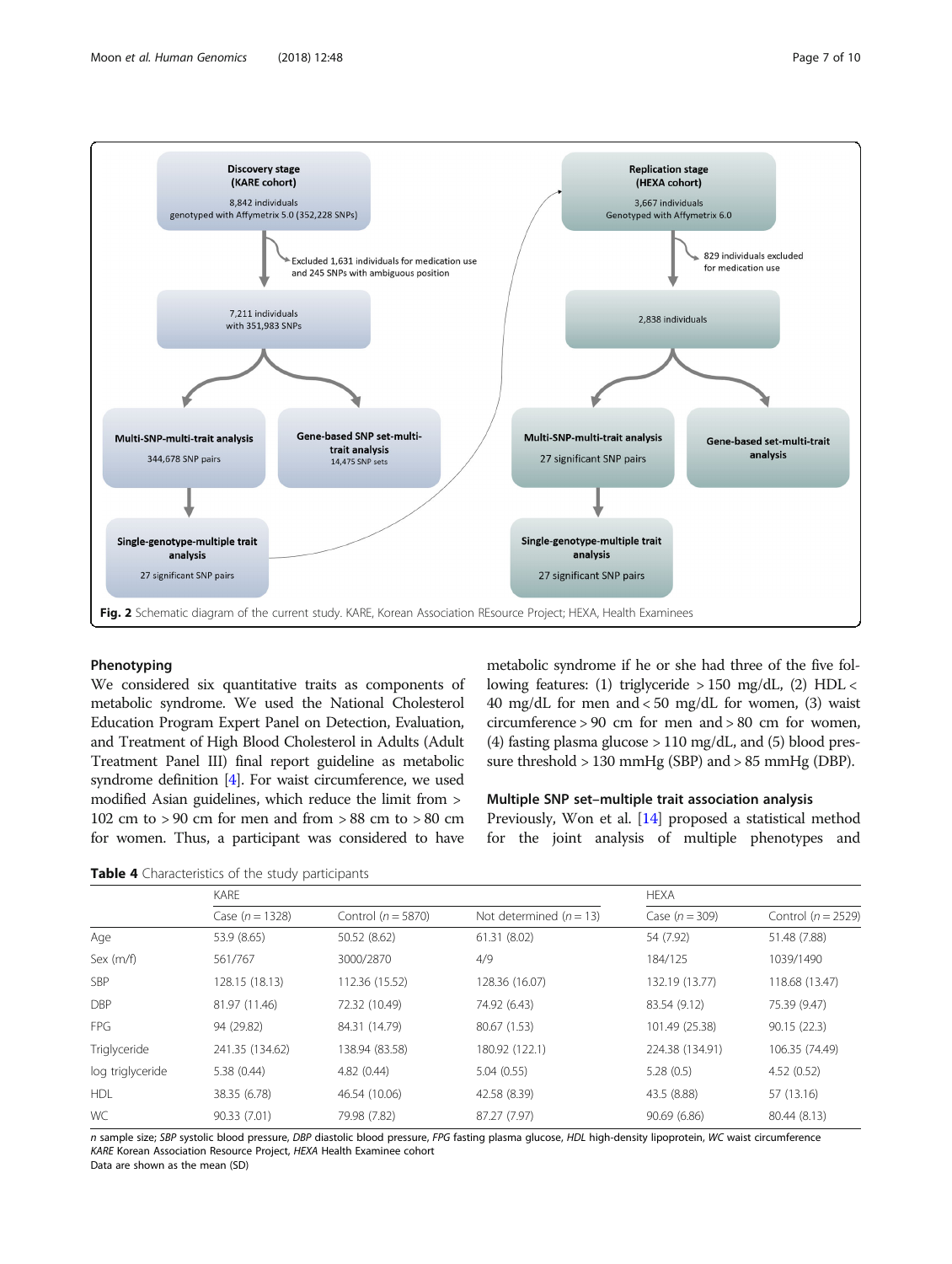<span id="page-7-0"></span>genotypes. This method, the MFQLS [\(http://health](http://healthstat.snu.ac.kr/software/mfqls/)[stat.snu.ac.kr/software/mfqls/\)](http://healthstat.snu.ac.kr/software/mfqls/), can be utilized for both quantitative and dichotomous phenotypes. It can be applied to large-scale, genome-wide association analysis as well as family-based samples. The empirical power test showed that it is statistically more efficient than existing methods. In addition, the genome-wide association analysis of 1,801 individuals with obesity showed that P values from the MFQLS were markedly less than those from other methods [[14\]](#page-8-0). In our study, two types of multiple SNP sets, such as paired SNPs and gene-based SNPs having more than three variants, were considered to be multiple genotypes. For the multi-SNP–multi-trait analysis, the MFQLS incorporates both multiple traits and SNPs into a single test statistic. For example, given two traits and two SNPs, the MFQLS tests  $H_0$ :  $\beta_{11} = \beta_{12} = \beta_{21} = \beta_{22} = 0$ , where  $\beta_{ii}$ denotes the effect of association between the ith SNP and the *jth* trait. The effect of these genotypes and the statistical significance of this effect are greater when multiple genotypes and phenotypes are correlated. Of 351,983 SNPs, 344,677 SNP pairs with MAF > 0.01 were selected (a Bonferroni-adjusted P value threshold,  $P =$ 1.45 × 10−<sup>7</sup> ). Additional file 1: Table S2 shows MAF of identified SNPs. We extended the gene-based genome-wide association analysis with multiple traits. To select an SNP set for gene-based analysis, we included common SNPs in the first set on the platform used in the discovery and replication stages. We selected gene-based tag SNPs captured with  $r^2 \ge 0.8$  by the use of Tagger ([http://www.broad.mit.edu/mpg/tag](http://www.broad.mit.edu/mpg/tagger/)[ger/](http://www.broad.mit.edu/mpg/tagger/)) for the second set. Consequently, 14,475 SNP sets were selected for gene-based analysis (a Bonferroni-adjusted *P* value threshold,  $P = 3.45 \times 10^{-6}$  $P = 3.45 \times 10^{-6}$  $P = 3.45 \times 10^{-6}$ ). Table 3 and Additional file 1: Table S1 show information about the SNP sets used for the gene-based test.

Two-stage analyses such as estimation of correlation between each SNP and calculation of statistics are used to run the MFQLS.

The Fisher's combined probability test was used to calculate the meta-analysis from discovery and replication results by application of MADAM in the R package.

### Single-SNP–multi-trait association analysis

To determine whether a significant SNP pair identified in the multi-SNP–multi-trait analysis was still significant if a different approach was used, we performed a joint analysis between single genotype and multiple phenotypes. An SNP and multiple traits were incorporated into the statistics of a single test and three traits were given,  $H_0$ :  $\beta_1 = \beta_2$  $= \beta_3 = 0$  and  $H_1$ : not  $H_0$ , where  $\beta_i$  denotes the effect of association between a SNP and the *ith* trait. Covariates such as age and sex were adjusted in the analysis.

## SNP pair–metabolic syndrome-component trait association analysis

To determine which metabolic syndrome-component traits are related to the SNP pair rs7107152 and rs1242229, we performed an association analysis between the SNP pair and each metabolic syndrome-component trait.

### Additional analyses from online data resources

To examine the expression pattern of each SNP of an identified SNP pair, we utilized three online data resources that provide eQTL information: the portal for GTEx [[16](#page-8-0)], RegulomeDB [[17\]](#page-8-0), and the NESDA NTR Conditional eQTL Catalog. SNAP was applied to calculate the correlation between identified SNPs and previously known GWAS SNPs [\[18](#page-8-0)].

## Additional files

[Additional file 1:](https://doi.org/10.1186/s40246-018-0180-4) Supplementary information. Figure S1. Screenshot of GTEx database for significant SNP pair rs7107152 and rs1242229. Figure S2. Screenshot of NESDA NTR Conditional eQTL Catalog for rs7107152 and rs1242229. Figure S3. Screenshot of RegulomeDB for rs1242229. Figure S4. Radar chart showing the result of the rs7107152 and rs1242229 SNP pair–single trait (metabolic syndrome-component trait) association analysis. Figure S5. Screenshot from the GTEx database of the eQTL SNP-enriched region around SIDT2 and TAGLN (chr11:117,000,000-117,100,000). Figure S6 Model for how significant SNP pair rs7107152/rs1242229 may affect metabolic syndrome risk. Table S1. Characteristics of gene-based SNPs set. Table S2. Minor allele frequency of identified SNPs. (PDF 975 kb)

[Additional file 2:](https://doi.org/10.1186/s40246-018-0180-4) MFQLS results. (TXT 16795 kb)

#### Abbreviations

DBP: Diastolic blood pressure; eQTL: Expression quantitative trait loci; FPG: Fasting plasma glucose; GTEx: Genotype-tissue expression; GWAS: Genome-wide association study; HDL: High-density lipoprotein cholesterol; HEXA: Health Examinees; KARE: Korean Association REsource Project; LDL: Low-density lipoprotein cholesterol; MFQLS: The family-based quasi-likelihood score test; SBP: Systolic blood pressure; SIDT2: SID1 transmembrane family member 2; TAGLN: Transgelin; TC: Total cholesterol; TG: Trialvceride

#### Funding

This work was funded by intramural grants from the Korean National Institute of Health (2013-NG73002-00, 2016-NI73005-00) and supported by the Basic Science Research Program through the National Research Foundation of Korea Grant funded by the Korean Government (NRF-2014S1A2A2028559). Data were also provided by the Korean Genome Analysis Project (4845-301) and the National Biobank of Korea, which were supported by the Korea Center for Disease Control and Prevention, Republic of Korea.

#### Availability of data and materials

The data supporting the findings of this study is included within the Additional file 2.

#### Author's contributions

SM contributed to the analysis and interpretation of data and to the drafting of the manuscript. YL contributed to the design of the study, analysis of the data, and drafting of the manuscript. SW contributed to the revision of the manuscript. JL contributed to the concept and design of the study and to the revision of the manuscript. All authors approved submission of the final version of the article for publication.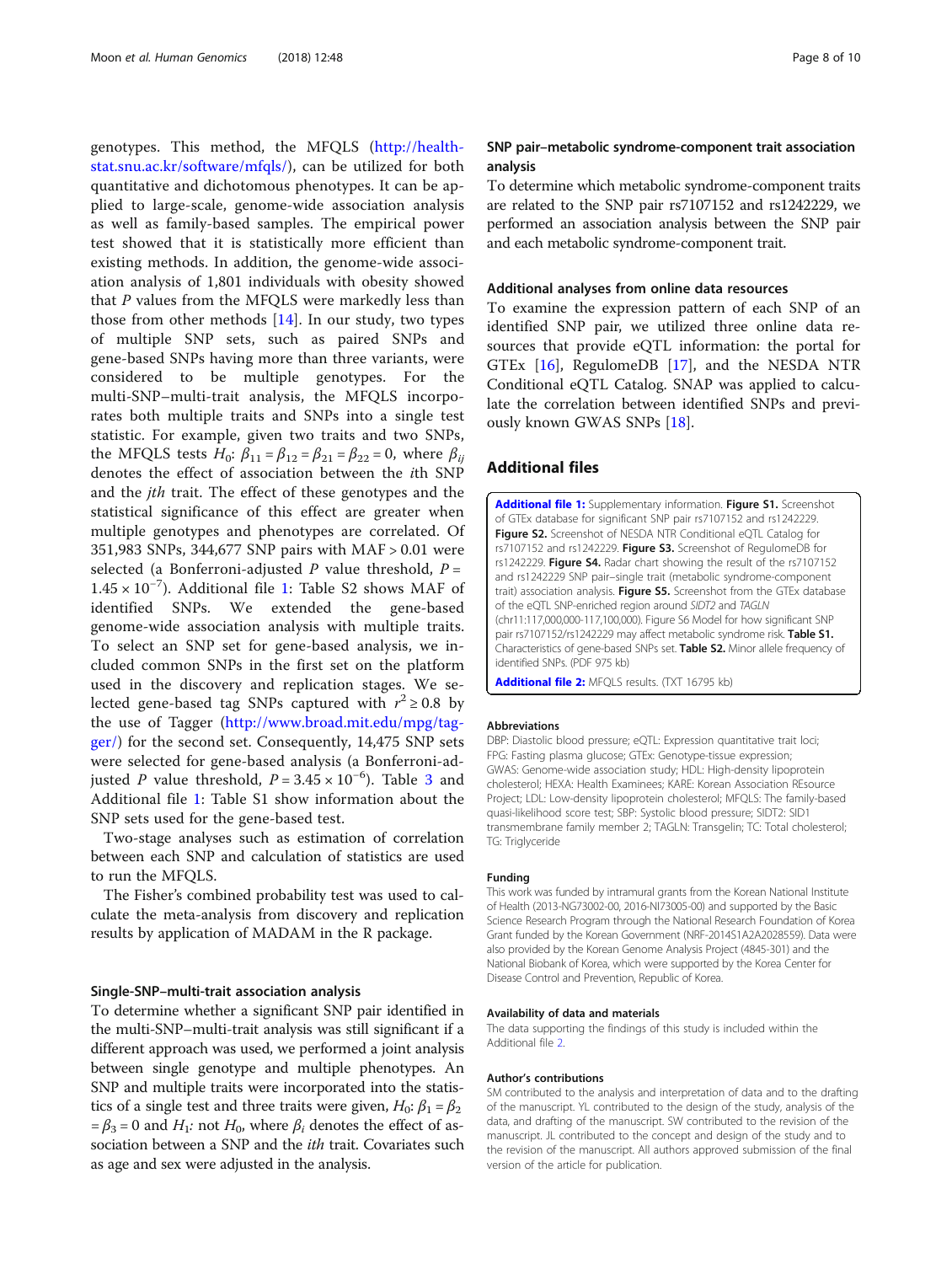### <span id="page-8-0"></span>Ethics approval and consent to participate

All procedures were in accordance with the ethical standards of the responsible committee on human experimentation (Approved IRB number of Korea Centers for Disease Control and Prevention in Korea: 2013-01CON-19-P). Informed written consent was obtained from all patients.

#### Consent for publication

All patients consented to the publication of their data.

#### Competing interests

The authors declare that they have no competing interests.

#### Publisher's Note

Springer Nature remains neutral with regard to jurisdictional claims in published maps and institutional affiliations.

#### Author details

<sup>1</sup>Division of Genome Research, Center for Genome Science, Korea National Institute of Health, Cheongju, Chungcheongbuk-do 28159, South Korea. 2 Veterans Medical Research Institute, Veterans Health Service Medical Center, Seoul 05368, South Korea. <sup>3</sup>Department of Public Health Science, Seoul National University, Seoul 08826, South Korea.

## Received: 5 April 2018 Accepted: 8 October 2018 Published online: 01 November 2018

#### References

- 1. Ordovas JM, Shen J. Gene-environment interactions and susceptibility to metabolic syndrome and other chronic diseases. J Periodontol. 2008;79: 1508–13.
- 2. Brown AE, Walker M. Genetics of insulin resistance and the metabolic syndrome. Curr Cardiol Rep. 2016;18:75.
- 3. Dragsbaek K, Neergaard JS, Laursen JM, Hansen HB, Christiansen C, Beck-Nielsen H, Karsdal MA, Brix S, Henriksen K. Metabolic syndrome and subsequent risk of type 2 diabetes and cardiovascular disease in elderly women: challenging the current definition. Medicine (Baltimore). 2016;95:e4806.
- 4. Third Report of the National Cholesterol Education Program (NCEP). Expert panel on detection, evaluation, and treatment of high blood cholesterol in adults (adult treatment panel III) final report. Circulation. 2002;106:3143–421.
- 5. Hong AR, Lim S. Clinical characteristics of metabolic syndrome in Korea, and its comparison with other Asian countries. J Diabetes Investig. 2015;6:508–15.
- 6. Kristiansson K, Perola M, Tikkanen E, Kettunen J, Surakka I, Havulinna AS, Stancakova A, Barnes C, Widen E, Kajantie E, Eriksson JG, Viikari J, Kahonen M, et al. Genome-wide screen for metabolic syndrome susceptibility Loci reveals strong lipid gene contribution but no evidence for common genetic basis for clustering of metabolic syndrome traits. Circ Cardiovasc GenetCirc Cardiovasc Genet. 2012;5:242–9.
- 7. Abou Ziki MD, Mani A. Metabolic syndrome: genetic insights into disease pathogenesis. Curr Opin Lipidol. 2016;27:162–71.
- 8. Pare G, Asma S, Deng WQ. Contribution of large region joint associations to complex traits genetics. PLoS Genet. 2015;11:e1005103.
- 9. Klein RJ. Power analysis for genome-wide association studies. BMC Genet. 2007;8:58.
- 10. Spencer CC, Su Z, Donnelly P, Marchini J. Designing genome-wide association studies: sample size, power, imputation, and the choice of genotyping chip. PLoS Genet. 2009;5:e1000477.
- 11. Klei L, Luca D, Devlin B, Roeder K. Pleiotropy and principal components of heritability combine to increase power for association analysis. Genet Epidemiol. 2008;32:9–19.
- 12. Stephens M. A unified framework for association analysis with multiple related phenotypes. PLoS One. 2013;8:e65245.
- 13. Zhou X, Stephens M. Efficient multivariate linear mixed model algorithms for genome-wide association studies. Nat Methods. 2014;11:407–9.
- 14. Won S, Kim W, Lee S, Lee Y, Sung J, Park T. Family-based association analysis: a fast and efficient method of multivariate association analysis with multiple variants. BMC Bioinformatics. 2015;16:46.
- 15. MacArthur J, Bowler E, Cerezo M, Gil L, Hall P, Hastings E, Junkins H, McMahon A, Milano A, Morales J, Pendlington ZM, Welter D, Burdett T, et al. The new NHGRI-EBI catalog of published genome-wide association studies (GWAS catalog). Nucleic Acids Res. 2017;45:D896–901.
- 16. GTEx consortium. Genetic effects on gene expression across human tissues. Nature. 2017;550:204–13.
- 17. Boyle AP, Hong EL, Hariharan M, Cheng Y, Schaub MA, Kasowski M, Karczewski KJ, Park J, Hitz BC, Weng S, Cherry JM, Snyder M. Annotation of functional variation in personal genomes using RegulomeDB. Genome Res. 2012;22:1790–7.
- 18. Johnson AD, Handsaker RE, Pulit SL, Nizzari MM, O'Donnell CJ, de Bakker PI. SNAP: a web-based tool for identification and annotation of proxy SNPs using HapMap. Bioinformatics. 2008;24:2938–9.
- 19. Kraja AT, Vaidya D, Pankow JS, Goodarzi MO, Assimes TL, Kullo IJ, Sovio U, Mathias RA, Sun YV, Franceschini N, Absher D, Li G, Zhang Q, et al. A bivariate genome-wide approach to metabolic syndrome: STAMPEED consortium. Diabetes. 2011;60:1329–39.
- 20. Setoh K, Terao C, Muro S, Kawaguchi T, Tabara Y, Takahashi M, Nakayama T, Kosugi S, Sekine A, Yamada R, Mishima M, Matsuda F. Three missense variants of metabolic syndrome-related genes are associated with alpha-1 antitrypsin levels. Nat Commun. 2015;6:7754.
- 21. Go MJ, Hwang JY, Kim YJ, Hee OJ, Heon Kwak S, Soo Park K, Lee J, Kim BJ, Han BG, Cho MC, Cho YS, Lee JY. New susceptibility loci in MYL2, C12orf51 and OAS1 associated with 1-h plasma glucose as predisposing risk factors for type 2 diabetes in the Korean population. J Hum Genet. 2013;58:362–5.
- 22. Povel CM, Boer JMA, Reiling E, Feskens EJM. Genetic variants and the metabolic syndrome: a systemic review. Obes Rev. 2011;12:952–67.
- 23. Braun TR, Been LF, Singhal A, Worsham J, Ralhan S, Wander GS, Chambers JC, Kooner JS, Aston CE, Sanghera DK. A replication study of GWAS-derived lipid genes in Asian Indians: the chromosomal region 11q23.3 harbors loci contributing to triglycerides. PLoS One. 2012;7:e37056.
- 24. Willer CJ, Schmidt EM, Sengupta S, Peloso GM, Gustafsson S, Kanoni S, Ganna A, Chen J, Buchkovich ML, Mora S, Beckmann JS, Bragg-Gresham JL, Chang HY, et al. Discovery and refinement of loci associated with lipid levels. Nat Genet. 2013;45:1274–83.
- 25. Teslovich TM, Musunuru K, Smith AV, Edmondson AC, Stylianou IM, Koseki M, Pirruccello JP, Ripatti S, Chasman DI, Willer CJ, Johansen CT, Fouchier SW, Isaacs A, et al. Biological, clinical and population relevance of 95 loci for blood lipids. Nature. 2010;466:707–13.
- 26. Kim YJ, Go MJ, Hu C, Hong CB, Kim YK, Lee JY, Hwang JY, Oh JH, Kim DJ, Kim NH, Kim S, Hong EJ, Kim JH, et al. Large-scale genome-wide association studies in East Asians identify new genetic loci influencing metabolic traits. Nat Genet. 2011;43:990–5.
- 27. Lee JY, Lee BS, Shin DJ, Woo Park K, Shin YA, Joong Kim K, Heo L, Young Lee J, Kyoung Kim Y, Jin Kim Y, Bum Hong C, Lee SH, Yoon D, et al. A genome-wide association study of a coronary artery disease risk variant. J Hum Genet. 2013;58:120–6.
- 28. Yao C, Chen BH, Joehanes R, Otlu B, Zhang X, Liu C, Huan T, Tastan O, Cupples LA, Meigs JB, Fox CS, Freedman JE, Courchesne P, et al. Integromic analysis of genetic variation and gene expression identifies networks for cardiovascular disease phenotypes. Circulation. 2015;131:536–49.
- 29. Huan T, Liu C, Joehanes R, Zhang X, Chen BH, Johnson AD, Yao C, Courchesne P, O'Donnell CJ, Munson PJ, Levy D. A systematic heritability analysis of the human whole blood transcriptome. Hum Genet. 2015;134: 343–58.
- 30. Jialin G, Xuefan G, Huiwen Z. SID1 transmembrane family, member 2 (Sidt2): a novel lysosomal membrane protein. Biochem Biophys Res Commun. 2010; 402:588–94.
- 31. Gao J, Yu C, Xiong Q, Zhang Y, Wang L. Lysosomal integral membrane protein Sidt2 plays a vital role in insulin secretion. Int J Clin Exp Pathol. 2015;8:15622–31.
- 32. Gao J, Zhang Y, Yu C, Tan F, Wang L. Spontaneous nonalcoholic fatty liver disease and ER stress in Sidt2 deficiency mice. Biochem Biophys Res Commun. 2016;476:326–32.
- 33. Sayar N, Karahan G, Konu O, Bozkurt B, Bozdogan O, Yulug IG. Transgelin gene is frequently downregulated by promoter DNA hypermethylation in breast cancer. Clin Epigenetics. 2015;7:104.
- 34. Yang M, Jiang H, Li L. Sm22alpha transcription occurs at the early onset of the cardiovascular system and the intron 1 is dispensable for its transcription in smooth muscle cells during mouse development. Int J Physiol Pathophysiol Pharmacol. 2010;2:12–9.
- 35. Cho YS, Go MJ, Kim YJ, Heo JY, Oh JH, Ban HJ, Yoon D, Lee MH, Kim DJ, Park M, Cha SH, Kim JW, Han BG, et al. A large-scale genome-wide association study of Asian populations uncovers genetic factors influencing eight quantitative traits. Nat Genet. 2009;41:527–34.